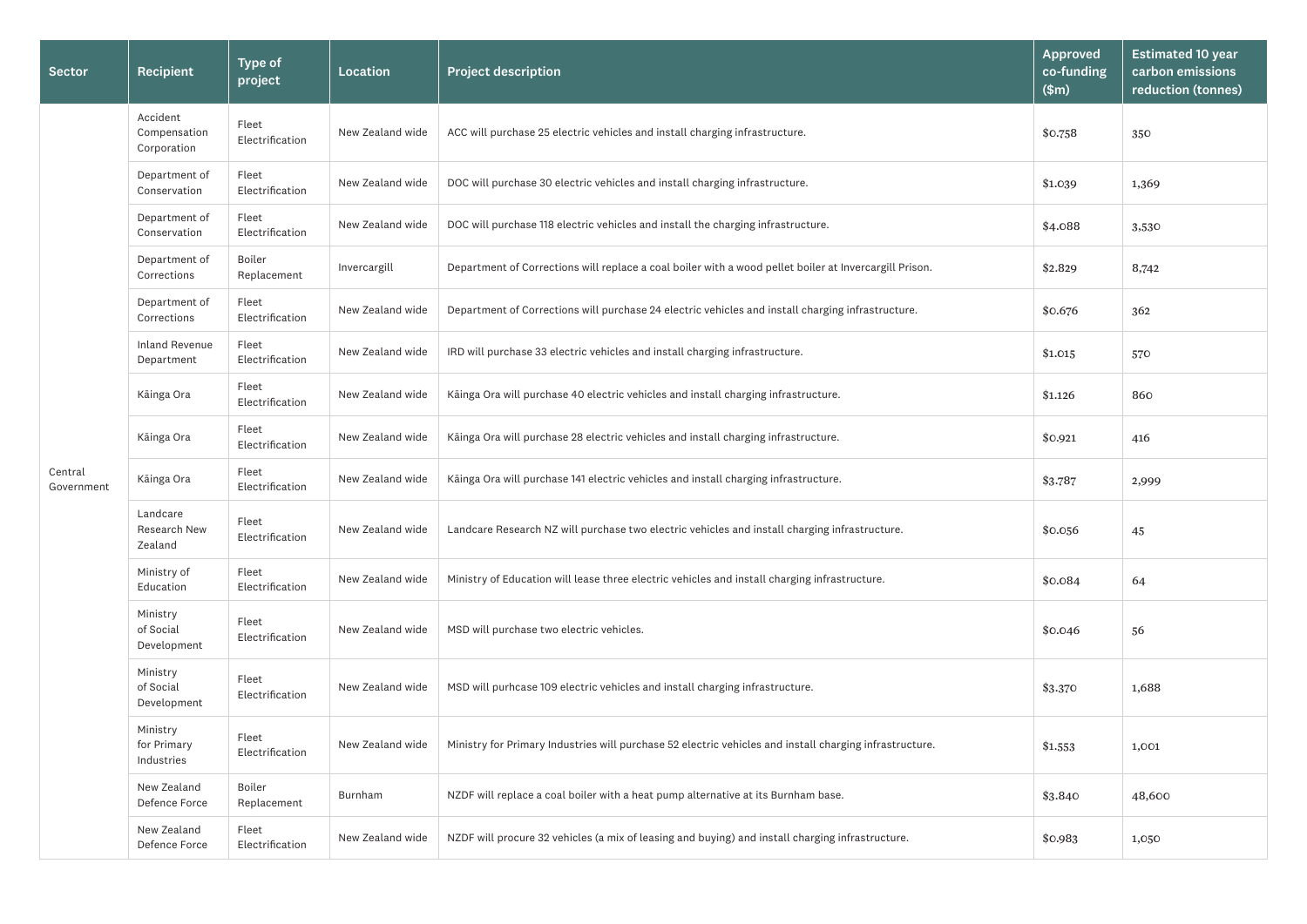|        | <b>Approved</b><br>co-funding<br>\$m\$ | <b>Estimated 10 year</b><br>carbon emissions<br>reduction (tonnes) |
|--------|----------------------------------------|--------------------------------------------------------------------|
|        | \$1.700                                | 1,761                                                              |
| otion. | \$0.380                                | 767                                                                |
|        | \$0.640                                | 1,290                                                              |
|        | \$0.650                                | 400                                                                |
|        | \$0.096                                | 65                                                                 |
|        | \$0.108                                | 78                                                                 |
|        | \$0.493                                | 363                                                                |
|        | \$0.057                                | 69                                                                 |
|        | \$0.561                                | 400                                                                |
|        | \$0.172                                | 355                                                                |
|        | \$2.031                                | 4,813                                                              |
|        | \$0.631                                | 878                                                                |
|        | \$2.400                                | 23,850                                                             |
|        | \$2.800                                | N/A                                                                |
|        | \$0.204                                | 342                                                                |
|        | \$1.096                                | 1,895                                                              |
|        | \$0.365                                | 3,810                                                              |
|        | \$0.147                                | 420                                                                |

| <b>Sector</b>         | Recipient                        | <b>Type of</b><br>project              | Location                | <b>Project description</b>                                                                                         | <b>Approved</b><br>co-funding<br>\$m\$ | <b>Estim</b><br>carbo<br>reduc |
|-----------------------|----------------------------------|----------------------------------------|-------------------------|--------------------------------------------------------------------------------------------------------------------|----------------------------------------|--------------------------------|
| Central<br>Government | New Zealand<br>Police            | Fleet<br>Electrification               | New Zealand wide        | NZ Police will purchase 45 vehicles and install charging infrastructure.                                           | \$1.700                                | 1,761                          |
|                       | New Zealand<br>Police            | Boiler<br>Replacement                  | Auckland                | NZ Police will replace a heating and cooling system at Papakura Police Station with a renewable low-carbon option. | \$0.380                                | 767                            |
|                       | Parliamentary<br>Services        | Lighting<br>Upgrade                    | Wellington              | Parliamentary Services will install LED lighting throughout the parliamentary precinct.                            | \$0.640                                | 1,290                          |
|                       | Parliamentary<br>Services        | Solar PV                               | Wellington              | Parliamentary Services will install solar PV on the roof of Parliament house.                                      | \$0.650                                | 400                            |
|                       | Scion                            | Fleet<br>Electrification               | New Zealand wide        | Scion will purchase three vehicles and install charging infrastructure.                                            | \$0.096                                | 65                             |
|                       | <b>Statistics New</b><br>Zealand | Fleet<br>Electrification               | New Zealand wide        | Stats NZ will purchase four electric vehicles.                                                                     | \$0.108                                | 78                             |
|                       | Te Puni Kōkiri                   | Fleet<br>Electrification               | New Zealand wide        | Te Puni Kōkiri will purchase 16 electric vehicles and install charging infrastructure.                             | \$0.493                                | 363                            |
|                       | <b>Television New</b><br>Zealand | Fleet<br>Electrification               | Auckland                | TVNZ will purchase two electric vehicles and install charging infrastructure.                                      | \$0.057                                | 69                             |
|                       | WorkSafe New<br>Zealand          | Fleet<br>Electrification               | New Zealand wide        | WorkSafe NZ will purchase 18 electric vehicles and install charging infrastructure.                                | \$0.561                                | 400                            |
|                       | Auckland DHB                     | Lighting<br>Upgrade                    | Auckland                | Auckland DHB will install efficient lighting at Auckland City Hospital.                                            | \$0.172                                | 355                            |
|                       | Auckland DHB                     | Lighting<br>Upgrade                    | Auckland                | Auckland DHB will install efficient lighting in Building A32 at its Grafton campus.                                | \$2.031                                | 4,813                          |
|                       | Bay of Plenty<br><b>DHB</b>      | Fleet<br>Electrification               | Tauranga &<br>Whakatane | Bay of Plenty DHB will purchase 20 electric vehicles and install charging infrastructure.                          | \$0.631                                | 878                            |
|                       | Canterbury DHB                   | <b>Boiler</b><br>Replacement           | Ashburton               | Canterbury DHB will replace a coal boiler at Ashburton Hospital.                                                   | \$2.400                                | 23,850                         |
| Health                | Canterbury DHB                   | "Green Star &<br>Energy<br>Efficiency" | Christchurch            | Canterbury DHB will upgrade Hillmorton Hospital's mental health unit to a Green Star rating.                       | \$2.800                                | N/A                            |
|                       | Canterbury DHB                   | Lighting<br>Upgrade                    | Christchurch            | Canterbury DHB will install efficient lighting at Christchurch Women's Hospital.                                   | \$0.204                                | 342                            |
|                       | Capital & Coast<br><b>DHB</b>    | Lighting<br>Upgrade                    | Wellington              | Capital & Coast DHB will install efficient lighting across their sites.                                            | \$1.096                                | 1,895                          |
|                       | Capital & Coast<br><b>DHB</b>    | <b>Boiler</b><br>Replacement           | Wellington              | Capital & Coast DHB will install a heat recovery system in the Main Hospital building at Wellington Hospital.      | \$0.365                                | 3,810                          |
|                       | Counties<br>Manukau DHB          | Lighting<br>Upgrade                    | Auckland                | Counties Manukau DHB will install LED lighting at Middlemore Hospital.                                             | \$0.147                                | 420                            |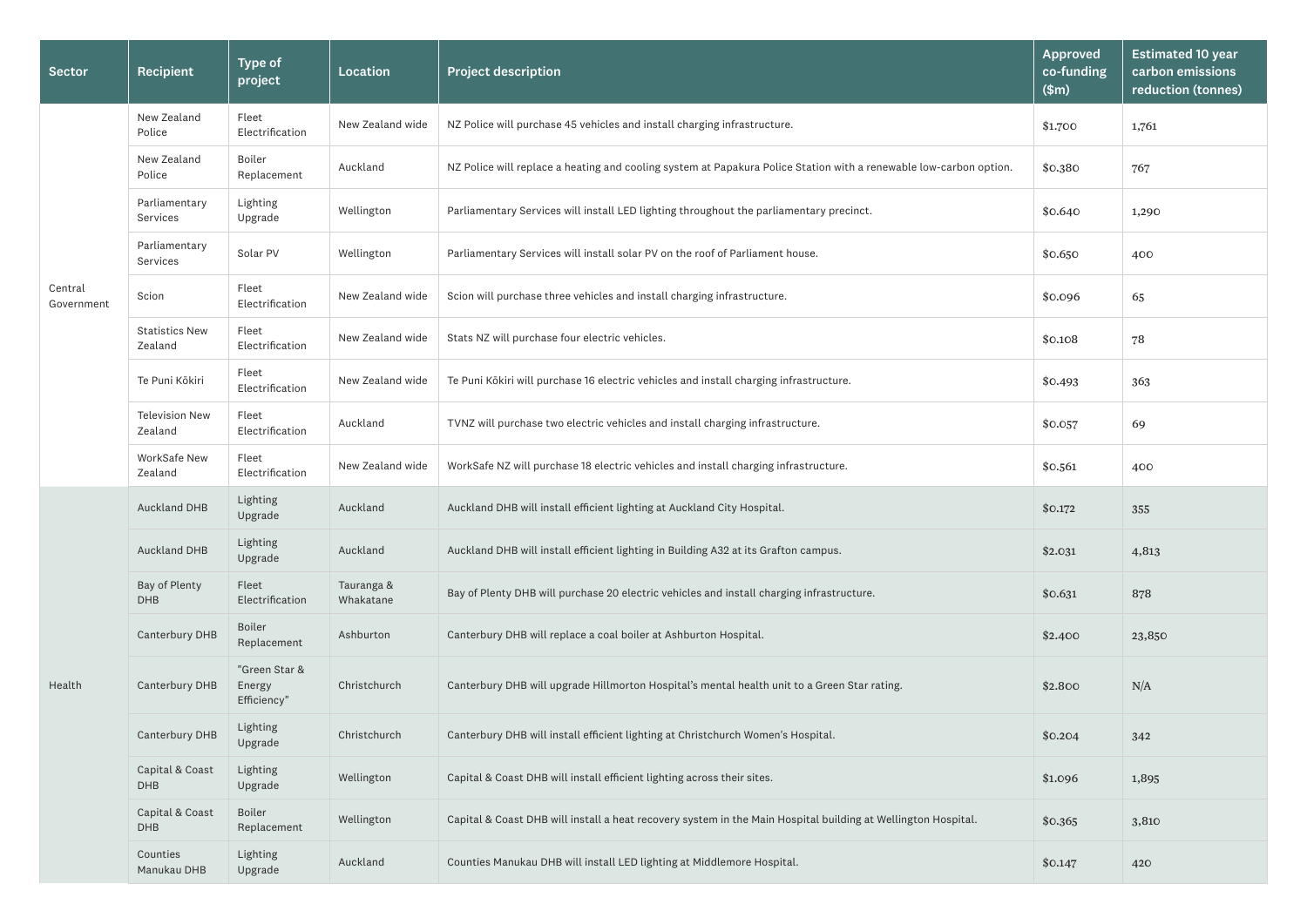| <b>Sector</b> | Recipient                           | <b>Type of</b><br>project              | <b>Location</b>         | <b>Project description</b>                                                                                                        | Approved<br>co-funding<br>\$m\$ | <b>Estim</b><br>carbo<br>reduc |
|---------------|-------------------------------------|----------------------------------------|-------------------------|-----------------------------------------------------------------------------------------------------------------------------------|---------------------------------|--------------------------------|
|               | Counties<br>Manukau DHB             | Chiller<br>Replacement                 | Auckland                | Counties Manukau DHB will replace a chiller with a low emissions alternative at Manukau Health Park.                              | \$0.366                         | 3,991                          |
|               | Hawke's Bay<br><b>DHB</b>           | Fleet<br>Electrification               | Hawke's Bay             | Hawke's Bay DHB will purchase one electric vehicle and install charging infrastructure.                                           | \$0.029                         | 36                             |
|               | Hawke's Bay<br><b>DHB</b>           | Chiller<br>Replacement                 | Hastings                | Hawke's Bay DHB will replace a process cooler unit at Hawke's Bay Fallen Soldiers' Memorial Hospital in Hastings.                 | \$0.050                         | 45                             |
|               | Hawke's Bay<br><b>DHB</b>           | Chiller<br>Replacement                 | Hastings                | Hawke's Bay DHB will replace and upgrade air conditioning units at Hawke's Bay Fallen Soldiers' Memorial Hospital in<br>Hastings. | \$0.013                         | 21                             |
|               | Lakes DHB                           | Chiller<br>Replacement                 | Taupo                   | Lakes DHB will replace a chiller with a low-emissions alternative at Taupo Hospital.                                              | \$0.092                         | 340                            |
|               | MidCentral DHB                      | Chiller<br>Replacement                 | <b>Palmerston North</b> | MidCentral DHB will replace a chiller with a low-emissions alternative at Palmerston North Hospital.                              | \$0.175                         | 3,050                          |
| Health        | MidCentral DHB                      | Fleet<br>Electrification               | <b>Palmerston North</b> | MidCentral DHB will purchase an electric vehicle and install charging infrastructure.                                             | \$0.041                         | 15                             |
|               | MidCentral DHB                      | Lighting<br>Upgrade                    | <b>Palmerston North</b> | MidCentral DHB will install efficient lighting at Palmerston North Hospital.                                                      | \$0.048                         | 65                             |
|               | Nelson<br>Marlborough<br><b>DHB</b> | Lighting<br>Upgrade                    | Blenheim                | Nelson Marlborough DHB to install efficient lighting at Wairau Hospital.                                                          | \$0.067                         | 254                            |
|               | Northland DHB                       | Fleet<br>Electrification               | Northland               | Northland DHB will procure 150 vehicles and install charging infrastructure.                                                      | \$4.306                         | 3,840                          |
|               | Southern DHB                        | Chiller<br>Replacement                 | Invercargill            | Southern DHB will replace a chiller with a low emissions alternative at Kew Hospital in Invercargill.                             | \$0.320                         | 1,500                          |
|               | Southern DHB                        | Boiler<br>Replacement                  | Dunedin                 | Southern DHB will replace a diesel boiler with an electric heat pump solution at the Tokanui Medical Centre.                      | \$0.030                         | 83                             |
|               | Southern DHB                        | Boiler<br>Replacement                  | Clyde                   | Southern DHB will convert a diesel boiler to a heat pump solution at the Mental Health Unit at Dunstan Hospital.                  | \$0.120                         | 323                            |
|               | Taranaki DHB                        | "Green Star &<br>Energy<br>Efficiency" | New Plymouth            | Taranaki DHB will improve the energy efficiency of Taranaki Base Hospital.                                                        | \$0.200                         | 300                            |
|               | Taranaki DHB                        | Boiler<br>Replacement                  | New Plymouth            | Taranaki DHB will replace its natural gas boiler with a low emissions alternative.                                                | \$1.080                         | 10,04C                         |
|               | Waikato DHB                         | Lighting<br>Upgrade                    | Hamilton                | Waikato DHB will install efficient lighting and lighting controls in the Hague Road carpark at Waikato Hospital.                  | \$0.058                         | 127                            |
|               | Waikato DHB                         | Lighting<br>Upgrade                    | Hamilton                | Waikato DHB will install efficient lighting at Meade Clinical Centre.                                                             | \$0.120                         | 332                            |

|          | <b>Approved</b><br>co-funding<br>\$m\$ | <b>Estimated 10 year</b><br>carbon emissions<br>reduction (tonnes) |
|----------|----------------------------------------|--------------------------------------------------------------------|
|          | \$0.366                                | 3,991                                                              |
|          | \$0.029                                | 36                                                                 |
| າgs.     | \$0.050                                | 45                                                                 |
| pital in | \$0.013                                | 21                                                                 |
|          | \$0.092                                | 340                                                                |
|          | \$0.175                                | 3,050                                                              |
|          | \$0.041                                | 15                                                                 |
|          | \$0.048                                | 65                                                                 |
|          | \$0.067                                | 254                                                                |
|          | \$4.306                                | 3,840                                                              |
|          | \$0.320                                | 1,500                                                              |
|          | \$0.030                                | 83                                                                 |
| al.      | \$0.120                                | 323                                                                |
|          | \$0.200                                | 300                                                                |
|          | \$1.080                                | 10,040                                                             |
|          | \$0.058                                | 127                                                                |
|          | \$0.120                                | 332                                                                |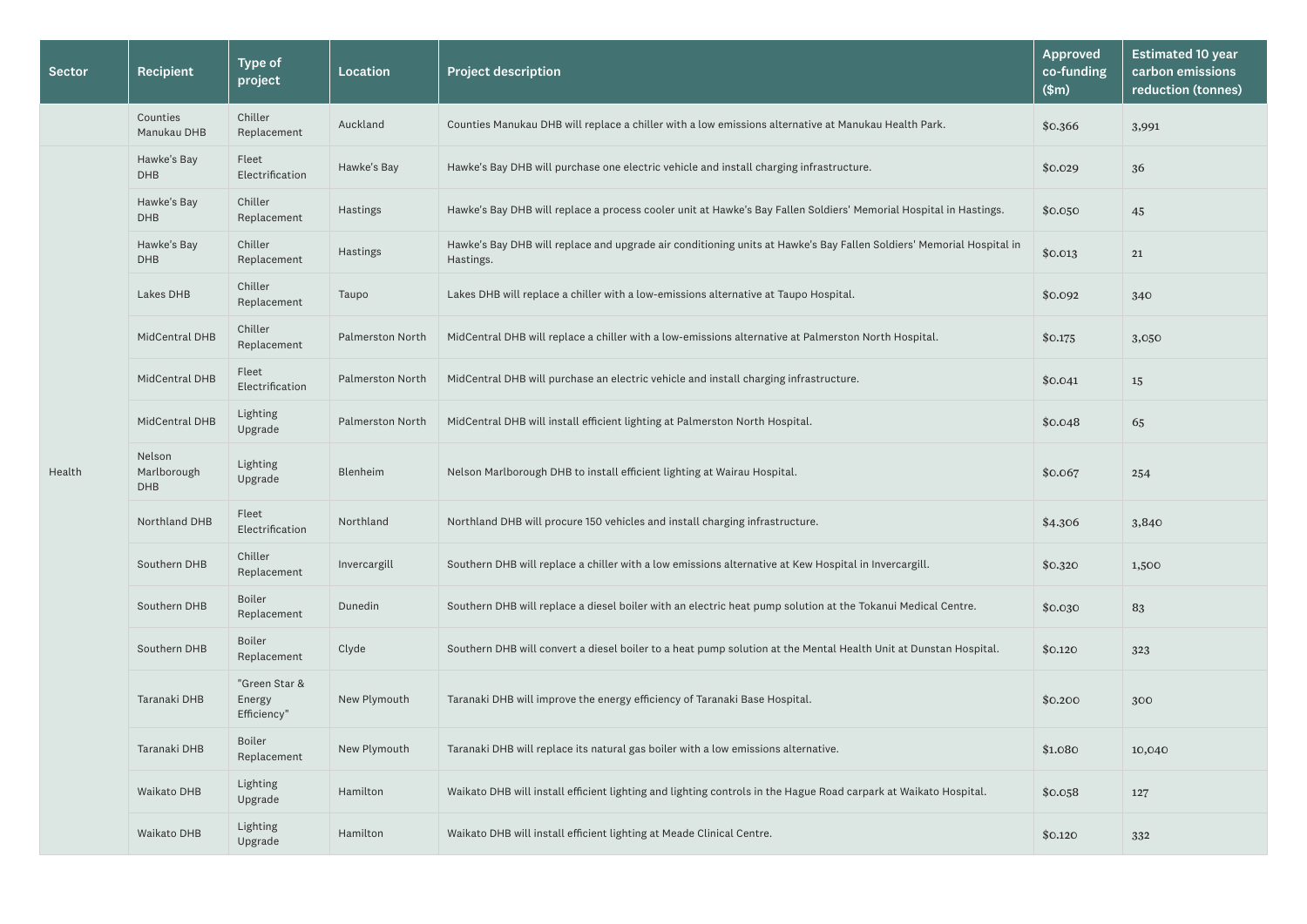| <b>Sector</b>                      | Recipient                               | <b>Type of</b><br>project              | Location                | <b>Project description</b>                                                                                         | <b>Approved</b><br>co-funding<br>\$m\$ | <b>Estima</b><br>carbor<br>reduct |
|------------------------------------|-----------------------------------------|----------------------------------------|-------------------------|--------------------------------------------------------------------------------------------------------------------|----------------------------------------|-----------------------------------|
|                                    | Wairarapa DHB                           | Fleet<br>Electrification               | Masterton               | Wairarapa DHB will purchase two electric vehicles.                                                                 | \$0.045                                | 47                                |
|                                    | Waitemata DHB                           | Fleet<br>Electrification               | Auckland                | Waitemata DHB will purchase 10 electric vehicles and install charging infrastructure.                              | \$0.158                                | 124                               |
|                                    | Waitemata DHB                           | Fleet<br>Electrification               | Auckland                | Waitemata DHB will purchase 62 electric vehicles and install charging infrastructure.                              | \$1.708                                | 1,131                             |
| Primary/<br>Secondary<br>Education | Ministry of<br>Education                | Boiler<br>Replacement                  | New Zealand wide        | Nearly \$55 million has been set aside to replace coal boilers in schools.                                         | \$54.840                               | 70,800                            |
|                                    | Ministry of<br>Education                | Boiler<br>Replacement                  | New Zealand wide        | MoE to replace all remaining coal boilers in primary and secondary schools.                                        | \$10.000                               | 35,400                            |
|                                    | Auckland<br>University of<br>Technology | <b>Boiler</b><br>Replacement           | Auckland                | AUT will replace its natural gas boiler and chillers for space heating and cooling with low emission alternatives. | \$1.125                                | 4,010                             |
|                                    | Auckland<br>University of<br>Technology | Lighting<br>Upgrade                    | Auckland                | AUT will install efficient lighting.                                                                               | \$0.105                                | 440                               |
|                                    | Auckland<br>University of<br>Technology | <b>Boiler</b><br>Replacement           | Auckland                | AUT will replace its natural gas boiler with a low emission alternative.                                           | \$0.060                                | 330                               |
|                                    | Lincoln<br>University                   | <b>Boiler</b><br>Replacement           | Lincoln                 | Lincoln University will replace its large coal boiler with a low emissions alternative.                            | \$4.576                                | 45,500                            |
|                                    | Lincoln<br>University                   | Lighting<br>Upgrade                    | Lincoln                 | Lincoln University will install efficient lighting on campus.                                                      | \$0.198                                | 430                               |
| Tertiary<br>Education              | Lincoln<br>University                   | Fleet<br>Electrification               | Lincoln                 | Lincoln University will purchase two electric vehicles and install charging infrastructure.                        | \$0.057                                | 59                                |
|                                    | Massey<br>University                    | "Green Star &<br>Energy<br>Efficiency" | <b>Palmerston North</b> | Massey University will improve the energy efficiency of the Manawatū Campus Library by upgrading the façade.       | \$2.000                                | 3,910                             |
|                                    | Northland<br>Polytechnic                | Lighting<br>Upgrade                    | Whangarei               | NorthTec will install efficient LED lighting.                                                                      | \$0.023                                | 63                                |
|                                    | Southern<br>Institute of<br>Technology  | <b>Boiler</b><br>Replacement           | Balclutha               | SIT will replace two coal boilers with low emission alternatives (either electricity or biomass).                  | \$0.276                                | 3,819                             |
|                                    | University of<br>Auckland               | <b>Boiler</b><br>Replacement           | Auckland                | Auckland University will replace a gas boiler with a low emission alternative.                                     | \$0.250                                | 530                               |
|                                    | University of<br>Canterbury             | <b>Boiler</b><br>Replacement           | Christchurch            | University of Canterbury will replace a coal boiler with a biomass boiler at its Ilam campus.                      | \$6.240                                | 90,000                            |

| <b>Approved</b><br>co-funding<br>\$m\$ | <b>Estimated 10 year</b><br>carbon emissions<br>reduction (tonnes) |
|----------------------------------------|--------------------------------------------------------------------|
| \$0.045                                | 47                                                                 |
| \$0.158                                | 124                                                                |
| \$1.708                                | 1,131                                                              |
| \$54.840                               | 70,800                                                             |
| \$10.000                               | 35,400                                                             |
| \$1.125                                | 4,010                                                              |
| \$0.105                                | 440                                                                |
| \$0.060                                | 330                                                                |
| \$4.576                                | 45,500                                                             |
| \$0.198                                | 430                                                                |
| \$0.057                                | 59                                                                 |
| \$2.000                                | 3,910                                                              |
| \$0.023                                | 63                                                                 |
| \$0.276                                | 3,819                                                              |
| \$0.250                                | 530                                                                |
| \$6.240                                | 90,000                                                             |